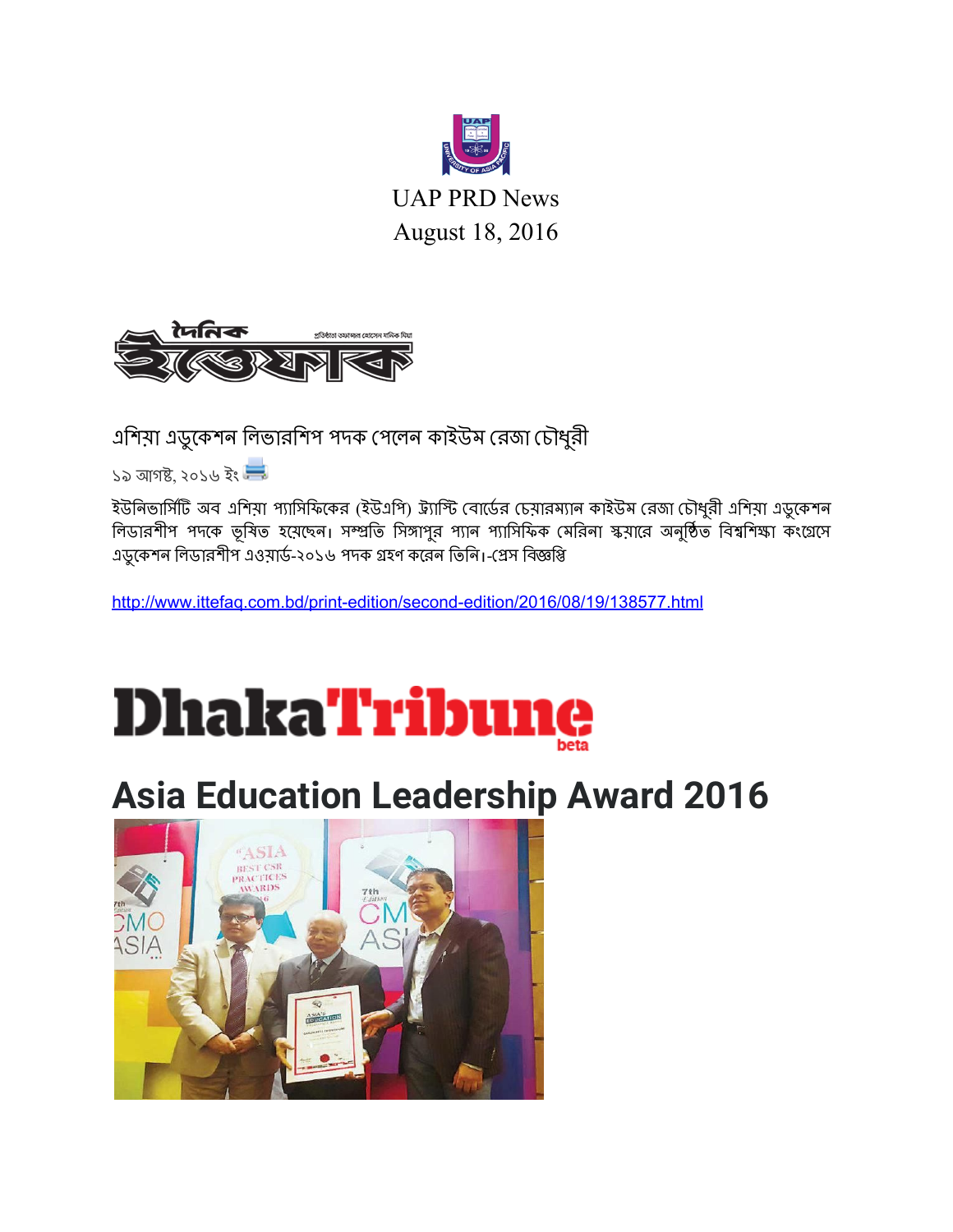Qayum Reza Chowdhury, chairman, Board of Trustees, UAP received the Asia Education Leadership Award 2016 on August 5 at the Pan Pacific Marina Square, Singapore.

Chowdhury is the first founder of a private university to receive the prestigious leadership award.

http://www.dhakatribune.com/biz-info/2016/08/19/asia-education-leadership-award-2016/





কংগ্রেসে এডকেশন লিডারশীপ এওয়ার্ড-২০১৬ এ পুরস্কার গ্রহন করেন। উল্লেখ্য, জনাব চৌধুরী একমাত্র ব্যক্তি যিনি প্রথম প্রাইভেট বিশ্ববিদ্যালয়ের প্রতিষ্ঠাতা হিসাবে এ সম্মানজনক পুরস্কার পেলেন।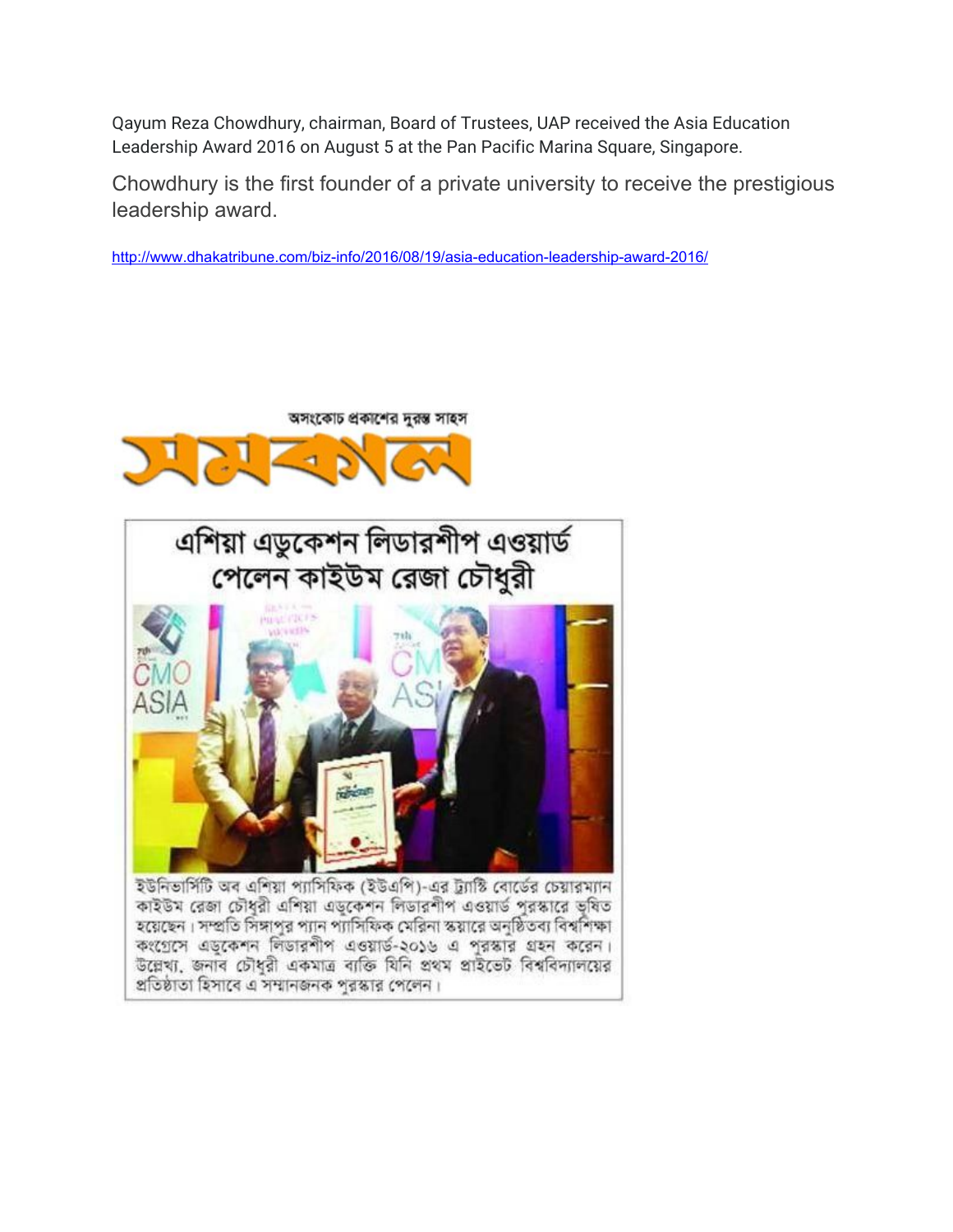

#### এশিয়া এডুকেশন লিডারশিশ অ্যাওয়ার্ড পেলেন কাইউম রেজা চৌধুরী

দেশ বিদেশ

স্টাফ রিপোর্টার | ১৮ আগস্ট ২০১৬, বৃহস্পতিবার

ইউনিভার্সিটি অব এশিয়া প্যাসিফিক (ইউএপি)-এর ট্রাস্টি বোর্ডের চেয়ারম্যান কাইউম রেজা চৌধুরী এশিয়া এডুকেশন লিডারশিপ অ্যাওয়ার্ড গ্রহণ করেছেন। গত ৫ই আগস্ট সিঙ্গাপুর প্যান প্যাসিফিক মেরিনা স্ক্রয়ারে অনুষ্ঠিত বিশ্ব শিক্ষা কংগ্রেসে এ পুরস্কার পান তিনি। দেশের প্রথম বেসরকারি বিশ্ববিদ্যালয়ের প্রতিষ্ঠাতা হিসেবে তিনি এ সন্মানজনক পুরস্কার পেলেন।

http://www.mzamin.com/article.php?mzamin=27634&cat=10/%E0%A6%8F%E0%A6%B6%E0%A6%BF%E0%A7%9F%E0%A6%BE %E0%A6%8F%E0%A6%A1%E0%A7%81%E0%A6%95%E0%A7%87%E0%A6%B6%E0%A6%A8%E0%A6%B2%E0%A6%BF%E0%A6 %A1%E0%A6%BE%E0%A6%B0%E0%A6%B6%E0%A6%BF%E0%A6%AA%E0%A6%85%E0%A7%8D%E0%A6%AF%E0%A6%BE%E0 %A6%93%E0%A7%9F%E0%A6%BE%E0%A6%B0%E0%A7%8D%E0%A6%A1%E0%A6%AA%E0%A7%87%E0%A6%B2%E0%A7%87 %E0%A6%A8%E0%A6%95%E0%A6%BE%E0%A6%87%E0%A6%89%E0%A6%AE%E0%A6%B0%E0%A7%87%E0%A6%9C%E0%A6 %BE%E0%A6%9A%E0%A7%8C%E0%A6%A7%E0%A7%81%E0%A6%B0%E0%A7%80

# **theindependent**

#### **Qayum Reza Chowdhury receives 'Asia Education Leadership Award-2016'**

**Independent Online Desk**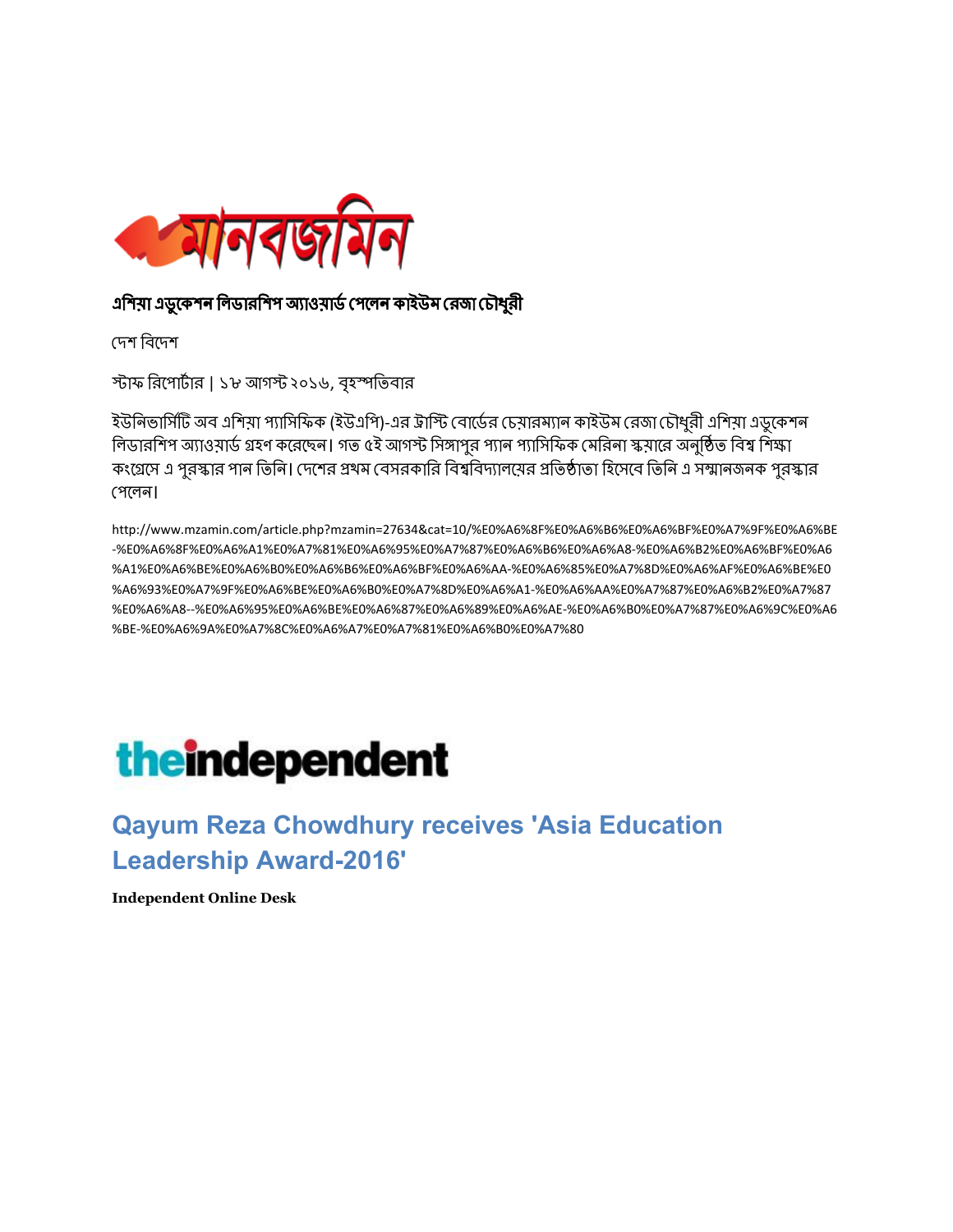

Qayum Reza Chowdhury, Chairman, Board of Trustees, UAP received the 'Asia Education Leadership Award-2016' at Pan Pacific Marina Square, Singapore recently.

Chowdhury is the first founder of private university who got this prestigious leadership award, said a release here on Tuesday.

<http://www.theindependentbd.com/post/56101>



#### **Qayum Reza Chowdhury receives 'Asia Education Leadership Award-2016'**

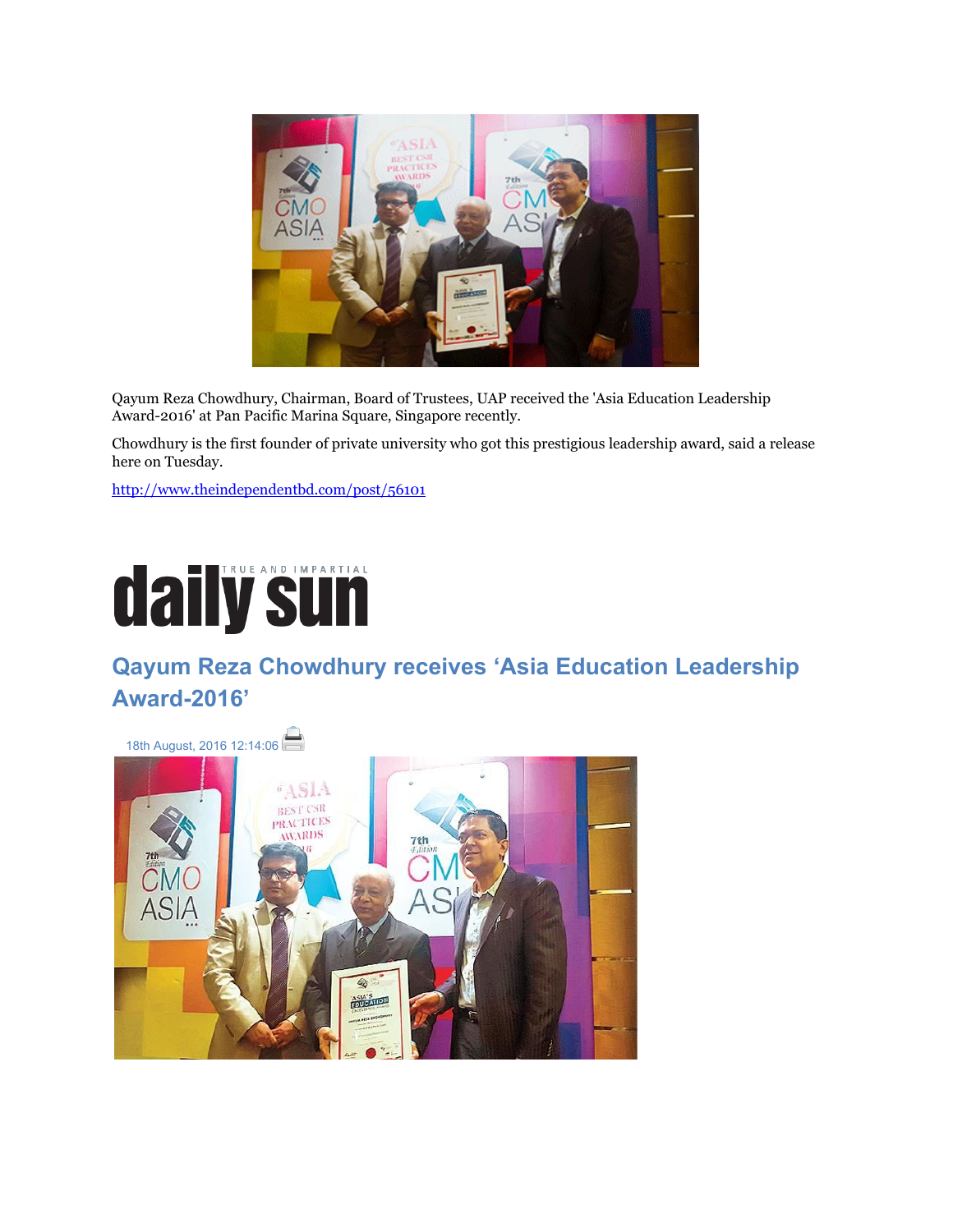Mr. Qayum Reza Chowdhury, Chairman, Board of Trustees, UAP received the 'Asia Education Leadership Award-2016' on 5th August, 2016 at Pan Pacific Marina Square, Singapore. Mr. Chowdhury is the first founder of private university who got this prestigious leadership award.

http://www.daily-sun.com/post/160046/Qayum-Reza-Chowdhury-receives-%E2%80%98Asia-Education-Lea dership-Award2016%E2%80%99



### Qayum Reza Chowdhury receives 'Asia Education Leadership Award-2016'



DHAKA, August 16, 2016 (BSS)- Qayum Reza Chowdhury, Chairman, Board of Trustees, UAP received the 'Asia Education Leadership Award-2016' at Pan Pacific Marina Square, Singapore recently.

Chowdhury is the first founder of private university who got this prestigious leadership award, said a release here today.

http://bssnews.net/newsDetails.php?cat=10&id=598526&date=2016-08-16

# ENew Nation

## **UAP Pharma Dept holds seminar series**

Campus Report :The Department of Pharmacy, University of Asia Pacific (UAP) organized a 3-day Guest Speaker Seminar Series from August 911 at UAP City Campus.Prof Dr MR Kabir, Acting Vice Chancellor inaugurated the seminar as chief guest and Prof Dr Swarnali Islam Khandakar, Head, Department of Pharmacy gave welcome speech at the opening session.Seminar on "Career Development in Pharmaceutical Marketing: Why and How" was held at